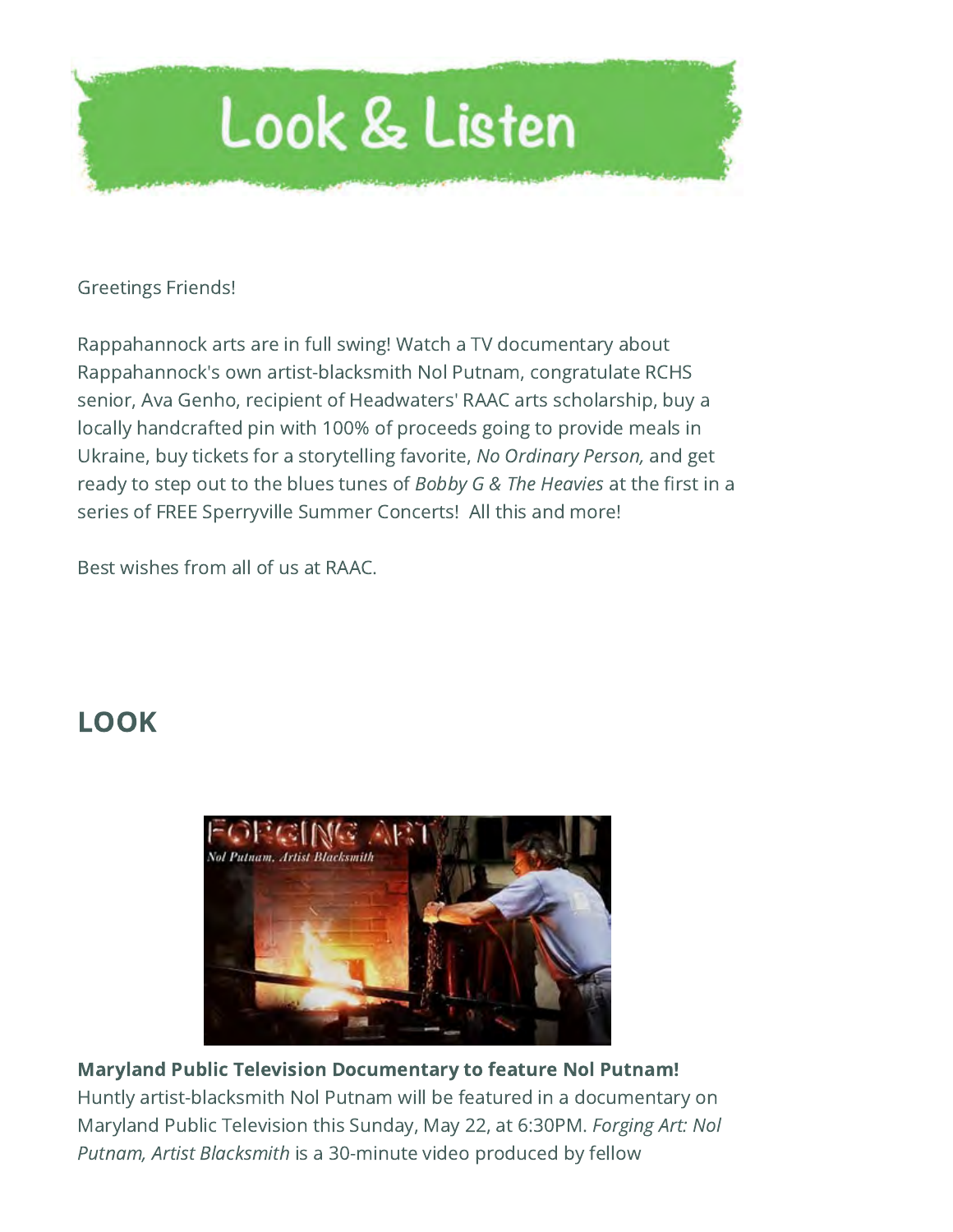Rappahannock residents Tracy and Mathieu Mazza. Viewers will be transported inside White Oak Forge, where Putnam employs centuries old techniques to make art out of iron and steel. Over four decades, Nol has bent metal into iconic pieces, like his trio of Gates for the West Crypt Columbarium at the Washington National Cathedral, his whimsical indoor sculptures, and colorful Poppies, in honor of the Farriers who served in WWI. Enjoy Putnam's fascinating talk on art, mythology and making metal [move! To view the PBS documentary visit MPT Presents | Forging Art: Nol](https://www.pbs.org/video/forging-art-nol-putnam-artist-blacksmith-uc8ilt/) Putnam, Artist Blacksmith | PBS.



Headwaters' RAAC Scholarship has been awarded to Rappahannock County High School graduating senior, Ava Genho. The RAAC scholarship provides support to an RCHS senior who demonstrates interest in pursuing a career or advanced study in the arts, including fine arts, drama, music, film, writing & literature, dance & movement. Genho is a very talented writer and enthusiastic welder. She's heading to Brigham Young University in the Fall to enroll in their Communications Program with an eye toward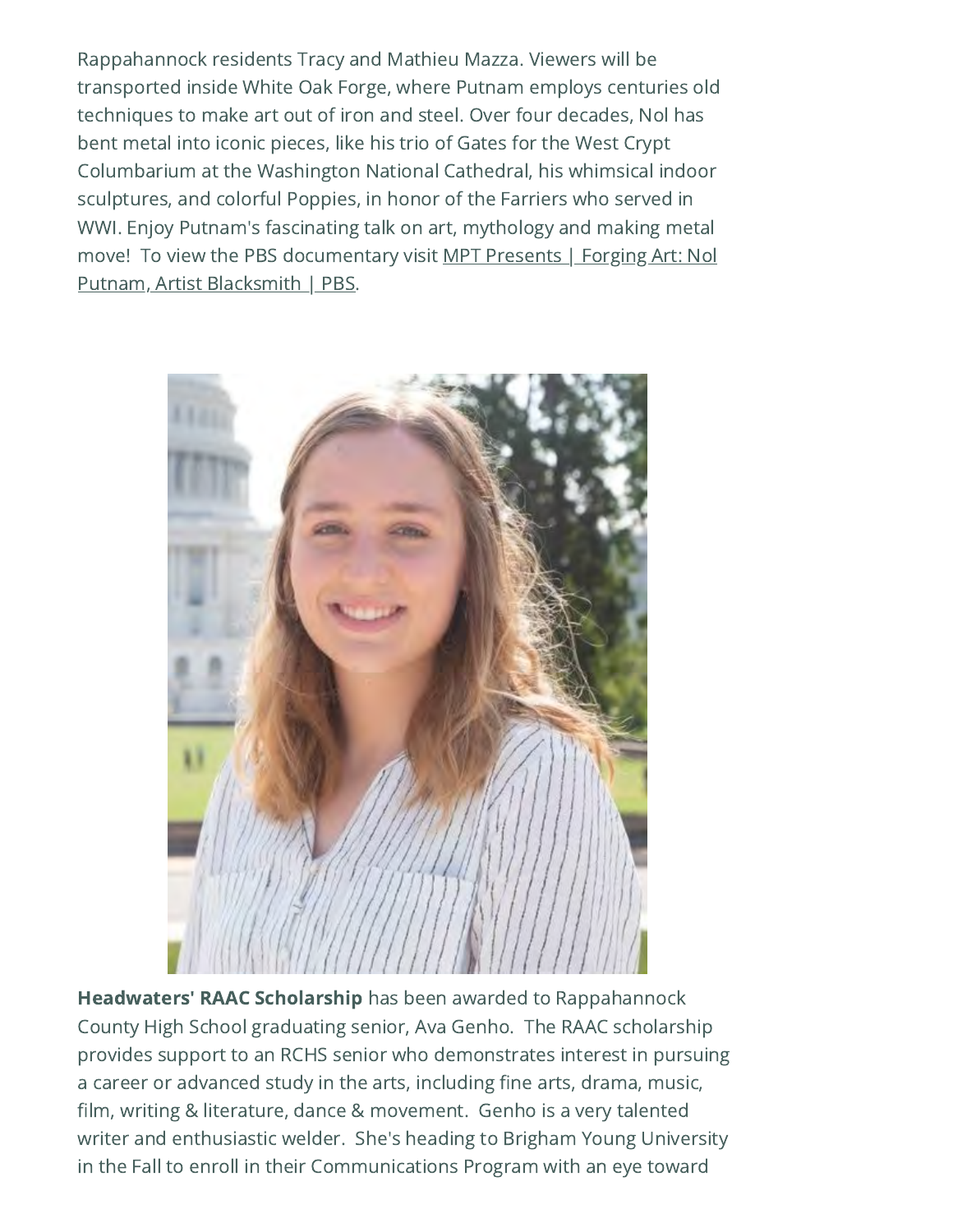pursuing a career in journalism. We wish Ava every success in her studies and career! Visit [Scholarships](https://www.headwatersfdn.org/scholarships/).

**The Art Museum of the Americas** in Washington DC is pleased to present an online exhibition of the work of Rappahannock artist Margot S. Neuhaus, *Of Darkness and Light,* curated by Aneta Georgievska-Shine, beginning today, May 19. Over a period of thirty days you will be able to see images from the entire span of Neuhaus' career on several social media platforms including Facebook, Twitter and Instagram. See the artist's work at [Margot S Neuhaus Art](https://www.margotneuhaus.com/) and see the exhibit by clicking [here.](http://www.museum.oas.org/exhibitions/2020s/2022-neuhaus.html)



New Horizons are ahead for **Middle Street Gallery!** Attend the reception for their new show, June 4, 3-5PM at 325A Middle Street, Washington, VA, and follow them for updates as they plan their move to a new location. The aptly named show, New Horizons, runs May 20-June 19, 2022. Visit [Middle Street Gallery](https://www.middlestreetgallery.org/).



**Thornton River Art** glass artists have made these fused glass flag pins to support our friends in Ukraine. The attractive *I Stand with Ukraine* pins are \$15 each. 100% of all sales are donated to Jose Andres' World Central Kitchen. Available [@thorntonriverart](https://www.instagram.com/_u/thorntonriverart) in Sperryville and **[@redtruckbakery](https://l.facebook.com/l.php?u=https%3A%2F%2Fwww.instagram.com%2F_u%2Fredtruckbakery&h=AT1C-XTYPCDI1LND-dSGe-v2cw4W1_ecm0XfKA3OewQNjZOD1cwqAXrAD4zo2SrUgLPtrNH_Df206Qv80Wi2zN2MpEUVMk9dU6HuISEDb79cmezfy-EEMlOFlbUGP3Sdh3a7B34n5ccZ88isfTmIWuogsx_Fw-e2X-lR&__tn__=-UK-R&c[0]=AT3Rb2YxzdI3rXVboijobRZAMTFov1vlCo45vho_jHQihbzR45V-plzLKk1d5oPJXk89YvCvtmbIPlZdb53aWapsobsDAbOoucaMQFKye4OETec-GRPRK4ien2N_z8hfoRtoNNBFMHGEs3VdswMJN6CVnWe4a-BBw9kUBNINxRqUm1y8Hq353u7RSvdKt9sZfGWzug) in Marshall.** [#istandwithukraine](https://www.facebook.com/hashtag/istandwithukraine?__eep__=6&__cft__[0]=AZXc0GnFRrC1zcCfqYz8jmlaU9iXjZGWVzDA8xx1UmmX2pekH9NHvWdz9v3QcGSYq6ePJzLSGSBMg6QxZfgSvekyjkIc_DFj8Jz_uGZnsSVuSqaCnsKr5UEiftsx41NAVqZuYMWJ9rUvgZzA_PFnSP5-gZewh029cMcid26SqYQ1sw&__tn__=*NK-R) [#worldcentralkitchen](https://www.facebook.com/hashtag/worldcentralkitchen?__eep__=6&__cft__[0]=AZXc0GnFRrC1zcCfqYz8jmlaU9iXjZGWVzDA8xx1UmmX2pekH9NHvWdz9v3QcGSYq6ePJzLSGSBMg6QxZfgSvekyjkIc_DFj8Jz_uGZnsSVuSqaCnsKr5UEiftsx41NAVqZuYMWJ9rUvgZzA_PFnSP5-gZewh029cMcid26SqYQ1sw&__tn__=*NK-R) [#fusedglass](https://www.facebook.com/hashtag/fusedglass?__eep__=6&__cft__[0]=AZXc0GnFRrC1zcCfqYz8jmlaU9iXjZGWVzDA8xx1UmmX2pekH9NHvWdz9v3QcGSYq6ePJzLSGSBMg6QxZfgSvekyjkIc_DFj8Jz_uGZnsSVuSqaCnsKr5UEiftsx41NAVqZuYMWJ9rUvgZzA_PFnSP5-gZewh029cMcid26SqYQ1sw&__tn__=*NK-R) [#thorntonriverart](https://www.facebook.com/hashtag/thorntonriverart?__eep__=6&__cft__[0]=AZXc0GnFRrC1zcCfqYz8jmlaU9iXjZGWVzDA8xx1UmmX2pekH9NHvWdz9v3QcGSYq6ePJzLSGSBMg6QxZfgSvekyjkIc_DFj8Jz_uGZnsSVuSqaCnsKr5UEiftsx41NAVqZuYMWJ9rUvgZzA_PFnSP5-gZewh029cMcid26SqYQ1sw&__tn__=*NK-R) [#redtruckbakery](https://www.facebook.com/hashtag/redtruckbakery?__eep__=6&__cft__[0]=AZXc0GnFRrC1zcCfqYz8jmlaU9iXjZGWVzDA8xx1UmmX2pekH9NHvWdz9v3QcGSYq6ePJzLSGSBMg6QxZfgSvekyjkIc_DFj8Jz_uGZnsSVuSqaCnsKr5UEiftsx41NAVqZuYMWJ9rUvgZzA_PFnSP5-gZewh029cMcid26SqYQ1sw&__tn__=*NK-R) [#everylittlebithelps](https://www.facebook.com/hashtag/everylittlebithelps?__eep__=6&__cft__[0]=AZXc0GnFRrC1zcCfqYz8jmlaU9iXjZGWVzDA8xx1UmmX2pekH9NHvWdz9v3QcGSYq6ePJzLSGSBMg6QxZfgSvekyjkIc_DFj8Jz_uGZnsSVuSqaCnsKr5UEiftsx41NAVqZuYMWJ9rUvgZzA_PFnSP5-gZewh029cMcid26SqYQ1sw&__tn__=*NK-R)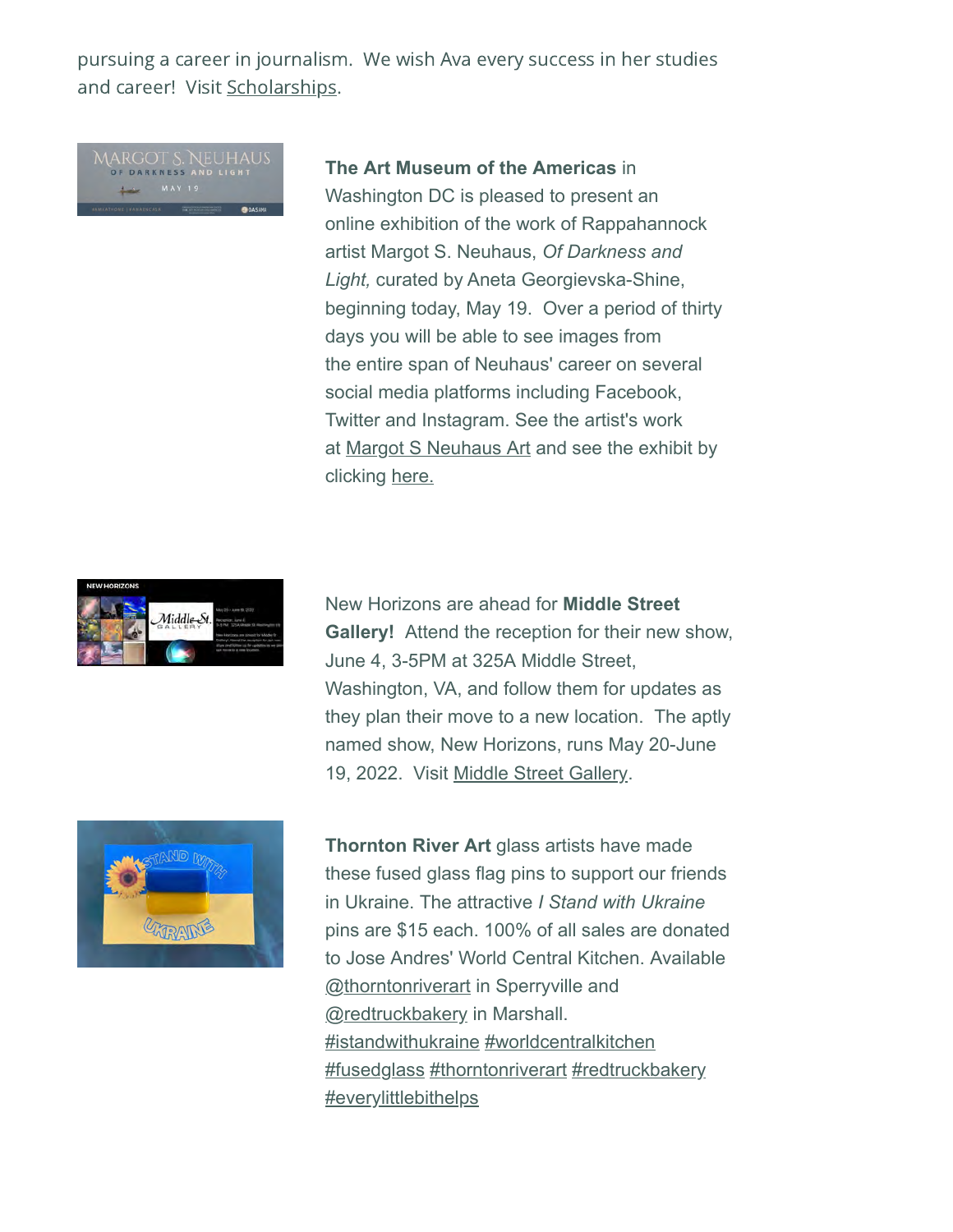

**RAAC** is delighted to announce the return of *No Ordinary Person,* in RAAC's new theatre venue at 291 Gay Street, Saturday, June 11th at 8PM and Sunday, June 12th at 3PM. This popular Rappahannock theater tradition returns after a two-year pandemic hiatus! Three local residents will tell true stories from their lives.

Photographer Tina Falkenbury will tell of her uprooted family and her search for a "home"; Beverly Jones will share her story of learning early how to make big changes in tiny steps; Michael Dennis will talk about his struggle learning to read, his passion for books, and his search for meaning and beauty through the love of reading.

The Sunday performance will be followed by a "talk back session," where the storytellers will answer questions about their stories, what it was like to put together a story, and how it felt to share their personal experience with an audience. Tickets for the show can be purchased through Eventbrite by clicking [here](https://www.eventbrite.com/e/no-ordinary-person-tickets-302248211537). Hope to see you there!

## LISTEN



**Castleton Festival** presents *Mozart's Le nozze di Figaro,* Sunday June 5th at 2PM, at the Theatre House, 664 Castleton View Road, Castleton, VA 22716. Tickets to this staged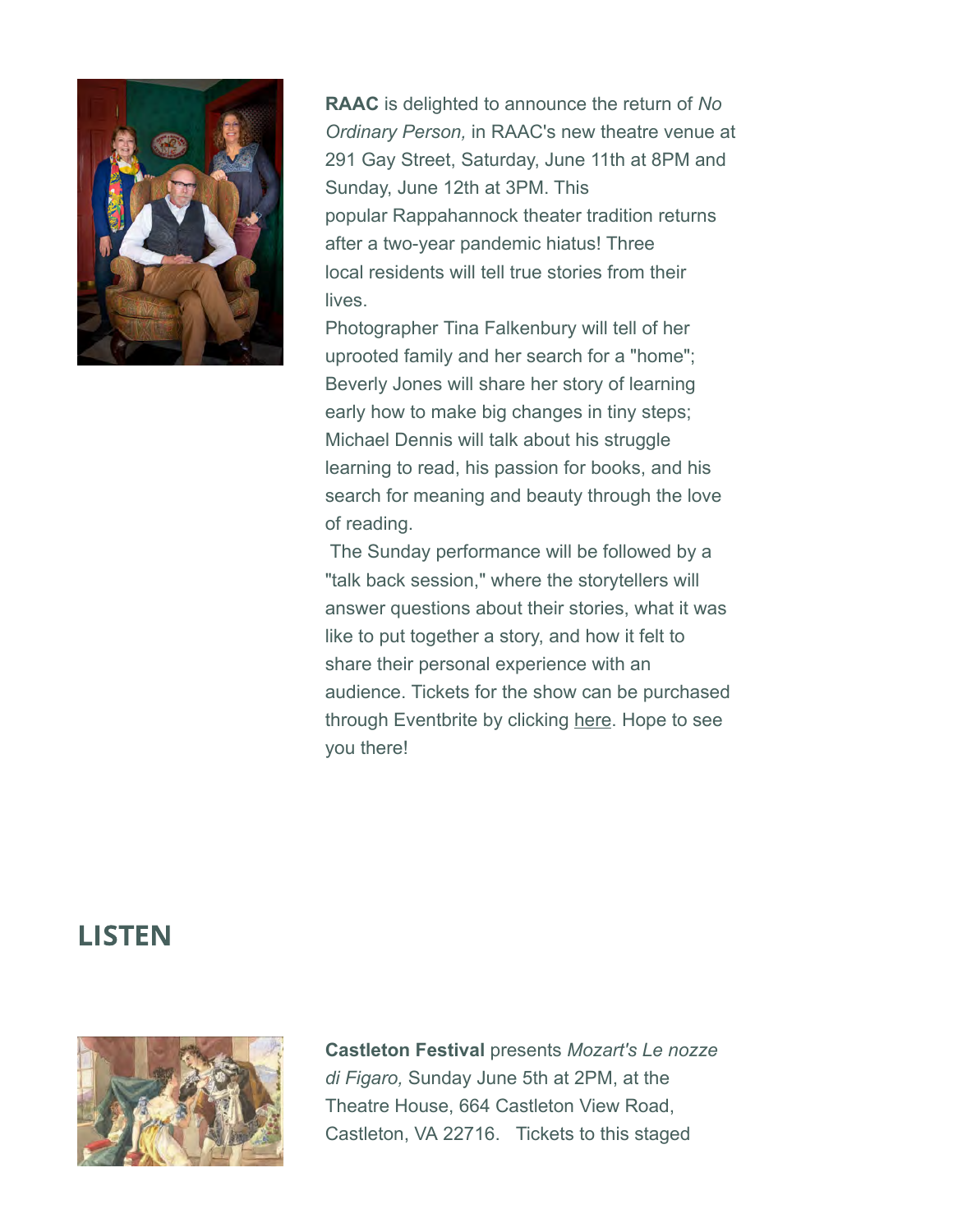

version in collaboration with Prague Summer Nights, may be purchased [here.](https://www.simpletix.com/e/mozarts-le-nozze-di-figaro-tickets-97720#smtx-click)

**The Sperryville Summer Concert Series** kicks off with *Bobby G & The Heavies,* in the first of four FREE concerts, Thursday, June 16 at 6PM, in the Sperryville River District near the confluence of the North Thornton and Thornton Rivers at the end of River Lane next to Copper Fox Antiques.

Rain date June 23. Get ready to rock and sway to the best rhythm and authentic blues band in the area! Bring a picnic. Mingle with friends and neighbors. The Summer Concert Series is every third Thursday, June through September, sponsored by Rappahannock Association for Arts and Community and the Sperryville Community Alliance. Visit [Bobby G and the Heavies - Home |](https://www.facebook.com/BobbyGAndFriends) Facebook.



**Castleton Festival's 25th Anniversary Celebration Concert** features *The Castleton Chamber Players* with special guest Orion Weiss, Sunday June 19th at 4PM, at the Theatre House, 664 Castleton View Road, Castleton, VA 22716. Tickets may be purchased [here](https://www.simpletix.com/e/25th-anniversary-celebration-concert-ticke-tickets-97721)*.*

**Rappahannock Galleries**—visit local galleries, in-person and online, to enjoy ongoing exhibits: [Cottage Curator,](https://cottagecurator.com/) [Gay Street Gallery,](https://www.gaystreetgallery.com/) [Haley Fine Art,](http://haleyfineart.com/) Hazel River Art & Antiques, [Middle Street Gallery,](http://www.hazelriverartandantiques.com/) [R. H. Ballard Gallery](https://www.rhballardgallery.com/), [Sperryville ARTist Cooperative,](https://sperryville.com/directory/sperryville-artist-cooperative/) [Thornton River Art](https://www.thorntonriverart.com/).

Rappahannock Studio Galleries[—](https://gallery3va.com/)[Kate Anderson Contemporary Art](https://www.instagram.com/firepainter13/)[,](https://gallery3va.com/) Gallery 3, [Jason Goldman Wood Art,](https://www.instagram.com/jasongoldmanwoodart) [Mullany Art Studios,](http://mullanyartstudios.wordpress.com/) [River District Potters](https://www.facebook.com/riverdistrictpotters)

Keep up with the latest happenings each month at **Fall Art Tour!**